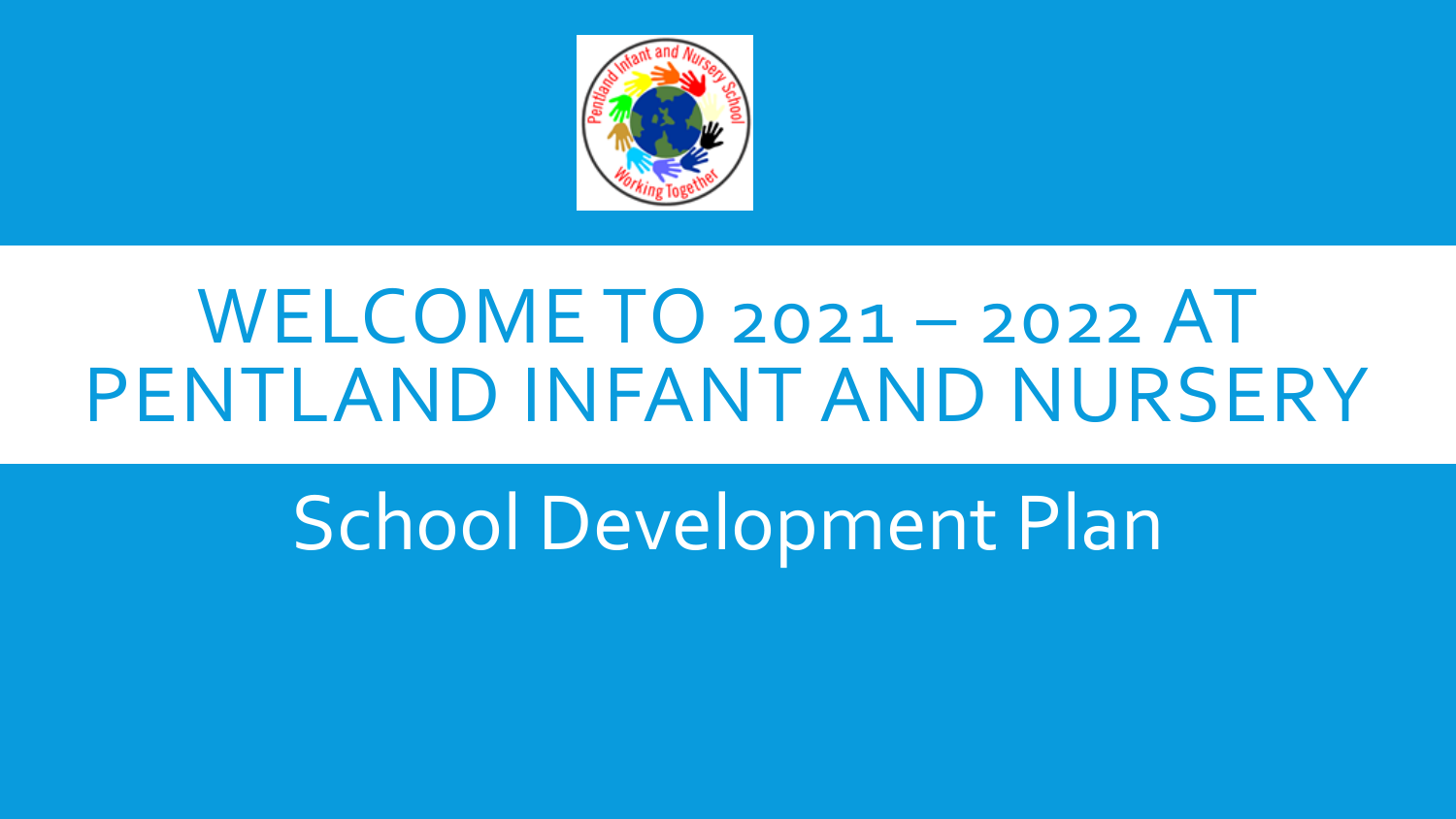

Adopting White Rose Maths scheme 2 way communication with parent to strengthen home learning Additional interventions and constant gap analysis.

Revisiting key skills in all year groups and prior learning expectations Strengthening phonics teaching and application in writing Enrichment opportunities to stimulate writing and vocabulary Re-organising texts to give breadth and depth and challenge

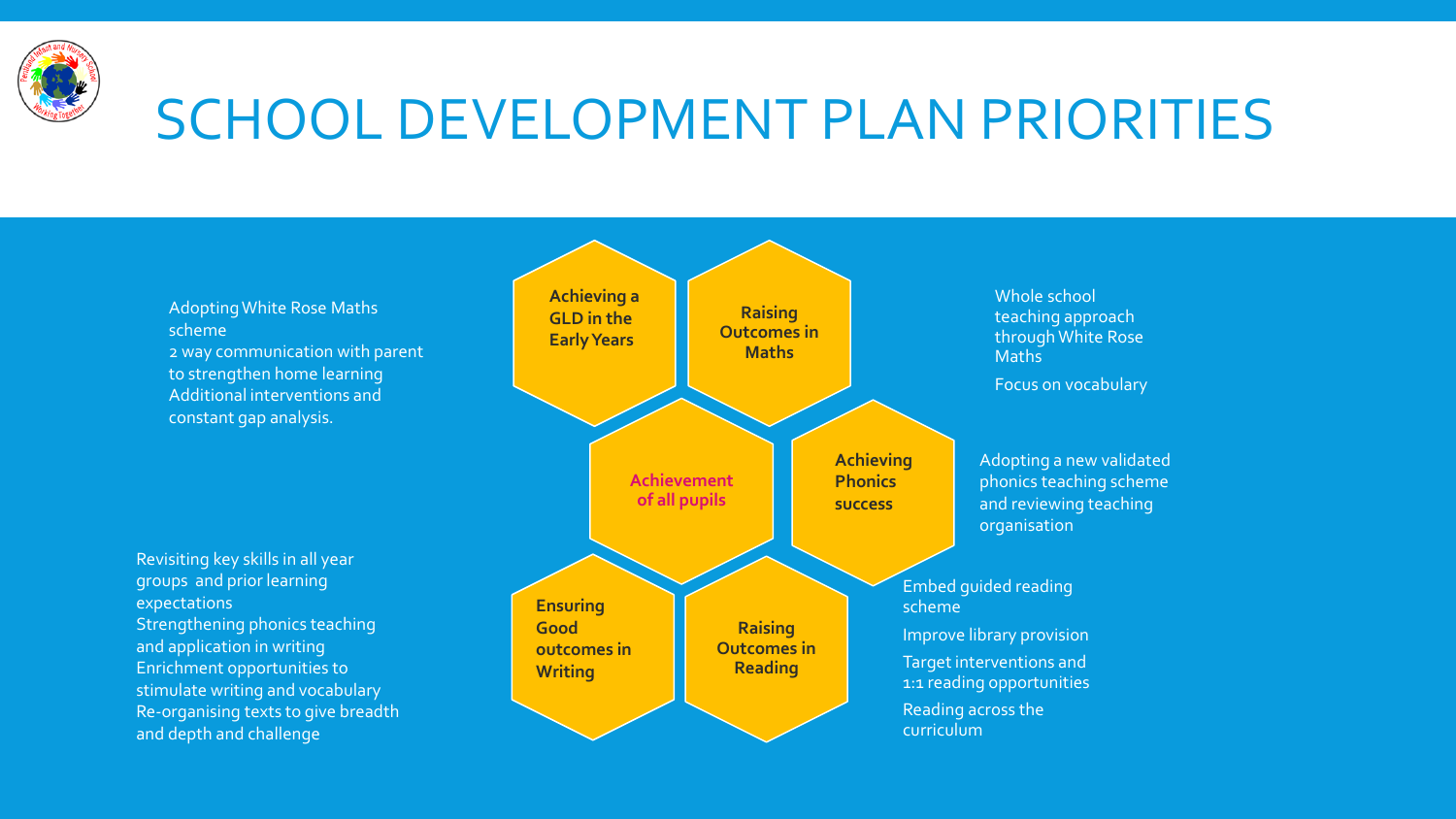

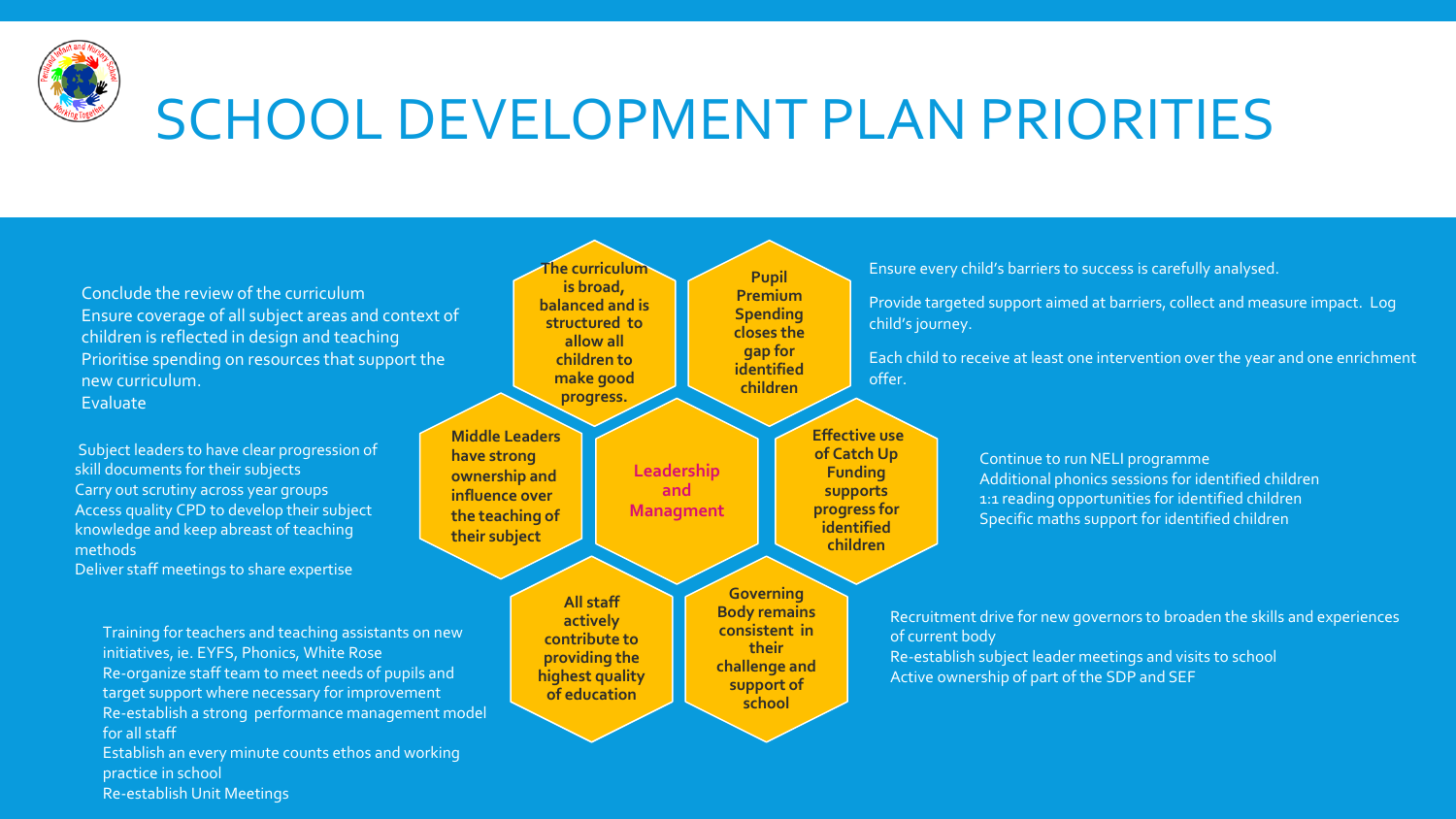

Review of language rich environments Consolidation of language models and structures Progression of vocabulary in schemes of work

Review the Homework Policy and agree offer for each year group Profile of homework raised with parents One whole school creative or research challenge homework to be set each half term Vocabulary lists to be sent home for practice at home

> 2 Subject Leaders to attend all training sessions Artists to work in school 2 Teachers to cascade learning from the project across the staff team Curriculum to be influenced by learning

from pilot

**High quality interactions lead to development of language skills and understanding across the curriculum Quality of Teaching Quality Homework tasks are set that develop children's learning and skills Marking, Assessment and Testing inform teaching for progress High quality marking and constructive feedback ensure pupils make significant and sustained gains in their learning. Children are instilled with metacognition strategies and are able to revisit and recall prior learning Use the 'Weaving Together..' action research pilot as opportunity to use local context and creative approaches to learning across the curriculum** 

Baseline assessments carried out in timely fashion Review of the marking policy Assessment timetable in place Assessment/Testing adjusted to fit new teaching schemes Review of Target Tracker

> Review the Marking Policy Book scrutiny carried out by all Subject Leaders and SMT Growth Mindset feedback and talk approach embedded through school

Training for staff on embedding metacognition strategies into teaching and learning Beginning of topics allow time for children to show what they already know and teaching built from this

Revisiting learning is built into teaching time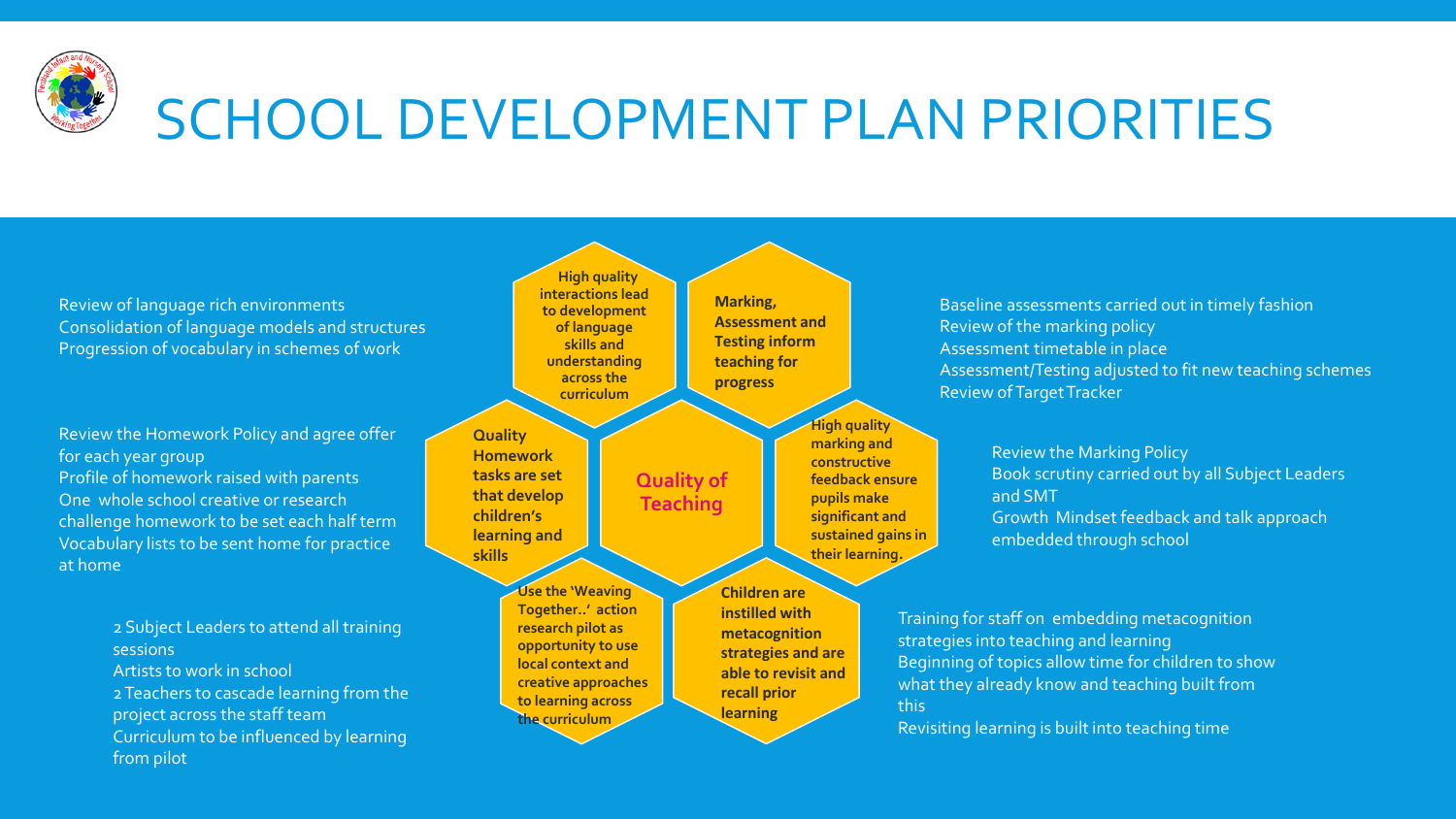

School Travel Plan initiative influences teaching in all age groups, with road safety as a focus PSHE/RSE teaching clearly identifies teaching on online safety and safe relationships in age appropriate ways School grounds and buildings are maintained to high level

Re-establish parent meetings re. attendance concerns

Focus on raising profile of punctuality with parents. Report on minutes lost to parents. Review attendance celebration format.

Restructure so some Teaching Assistant cover lunchtime – use for an activity based approach. Develop an activity timetable for lunchtimes, audit resources needed and prioritise spending to broaden the offer

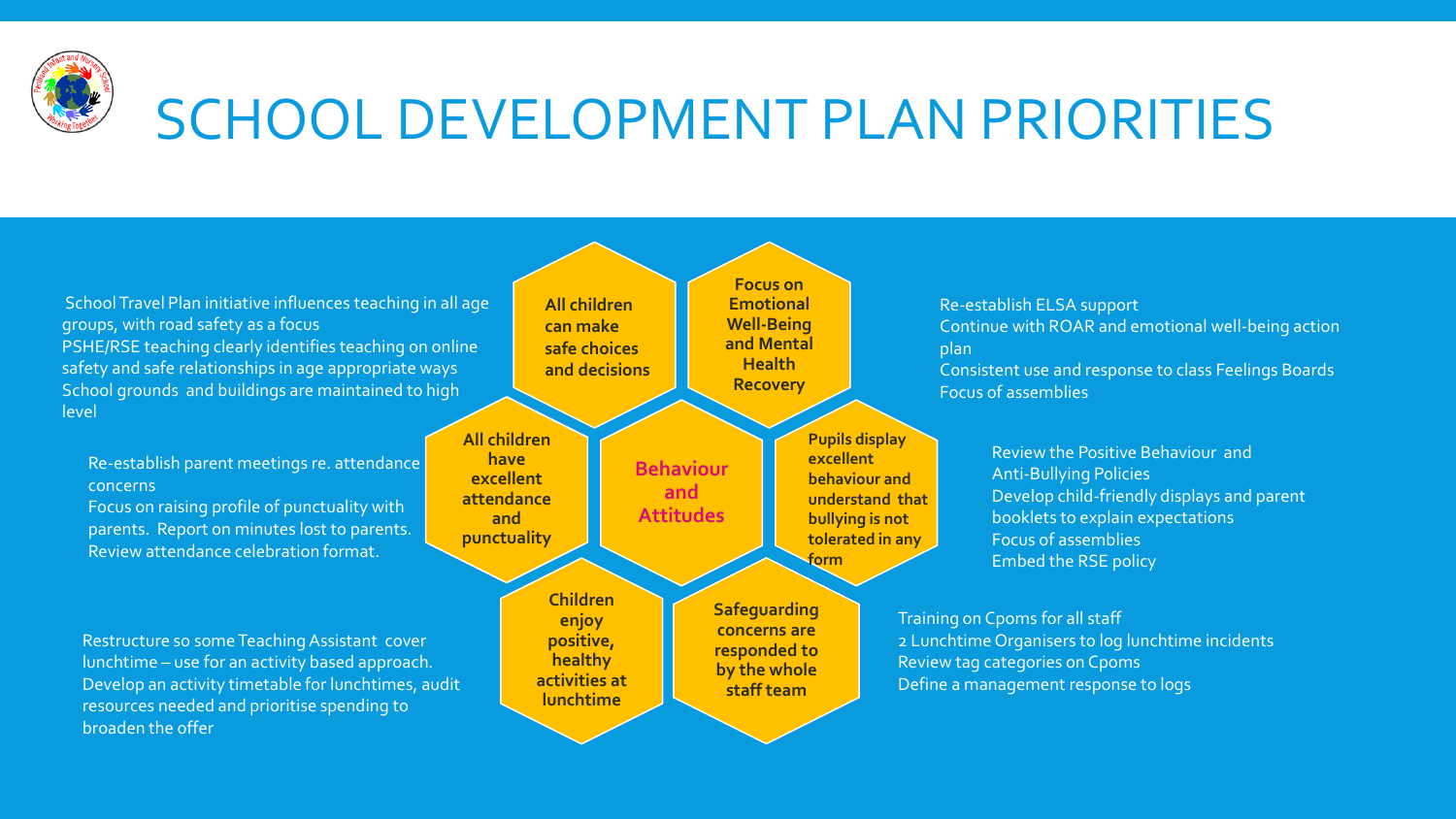

School Travel Plan initiative influences teaching in all age groups, with road safety as a focus School grounds and buildings are maintained to high level

Strengthen the role of the School Council Establish an Eco Council and work toward Eco School status Take part in charity work and national and international celebration days